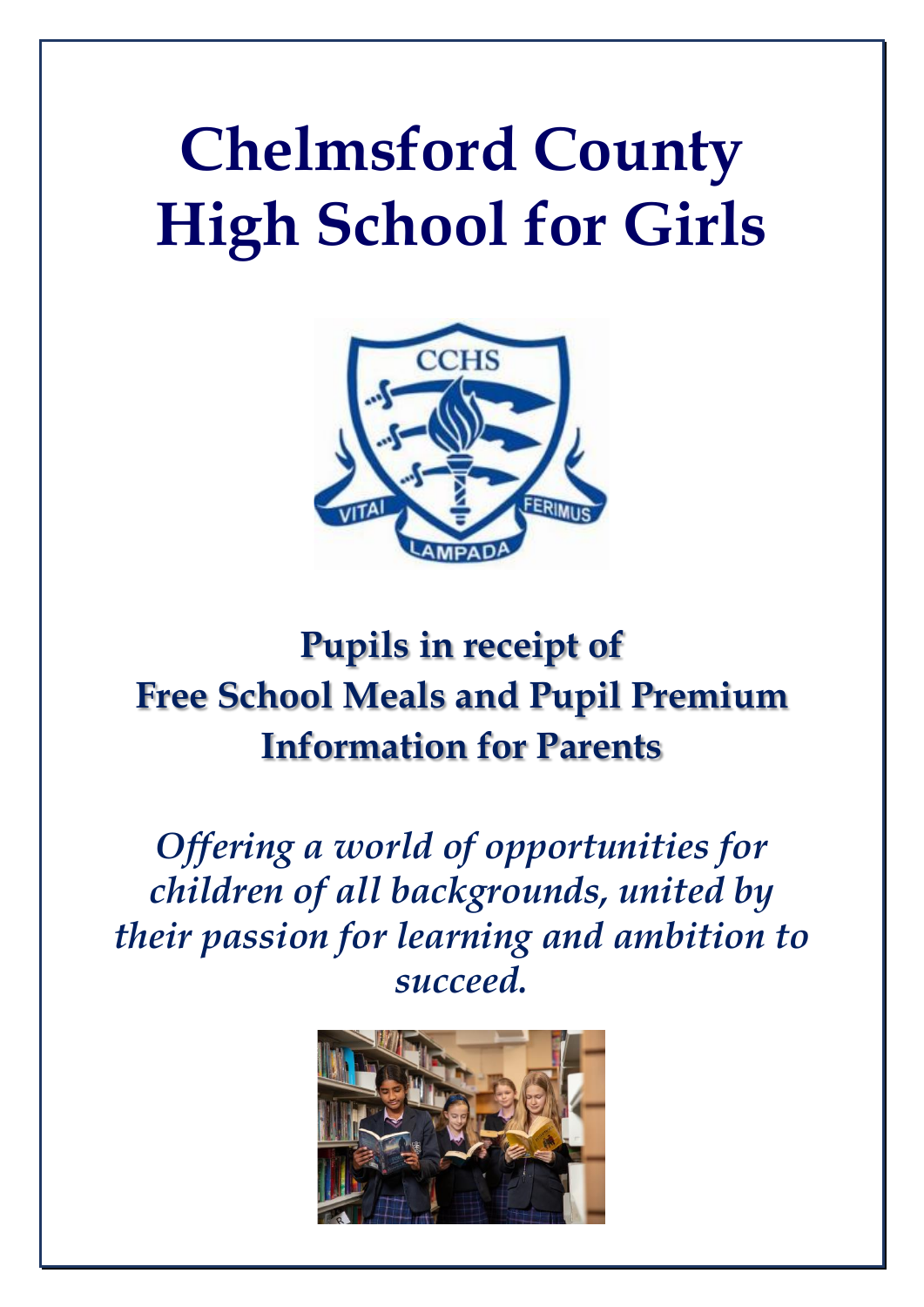#### **Introduction**

The **Pupil Premium** is a government scheme that was introduced in 2011 to improve the education of underprivileged children. It was launched after several research papers suggested that there was a significant gap between the educational performance of disadvantaged children and their classmates. In contrast to the rest of their classmates, many children who are eligible for pupil premium have to face extra challenges daily. These challenges can include attendance issues, lack of confidence and difficulty communicating with others.

The scheme aims to grant schools with extra funding so that they're able to provide additional support for children who are faced with these types of challenges. It's objective is to help schools unlock the learning potential of their pupils and provide them with a better education. It also aspires to narrow the gap of educational development between children of underprivileged backgrounds and their peers.

#### **Who Qualifies for Pupil Premium?**

Children can be eligible for the pupil premium for a variety of reasons. These include their family circumstances, such as their income or occupations, and whether or not they're in care. If a child is eligible, the school will receive the necessary amount of funding for each child per school year.

If your child has received free school meals, at ANY time during the past 6 years, they will be eligible for the Pupil Premium Grant. If in doubt, please ask your primary school teacher.

#### **Who Qualifies for Free School Meals?**

Families who receive certain benefits may be eligible for free school meals. Your child is eligible for free school meals if you're in receipt of one of the following benefits: Universal Credit with an annual net earned income of no more than £7,400.00 Income Support Income-based Jobseekers' Allowance Support under Part 6 of the Immigration and Asylum Act 1999 The guarantee element of Pension Credit Work Tax Credit run-on (paid for the four weeks after you stop qualifying for Working Tax Credit) Child Tax Credit (with no Working Tax Credit) with an annual income of no more than £16,190

Please check if your child can get free school meals and find out how to apply on your Local Authority's website. We have included the link below:

[www.gov.uk/apply-free-school-meals](http://www.gov.uk/apply-free-school-meals)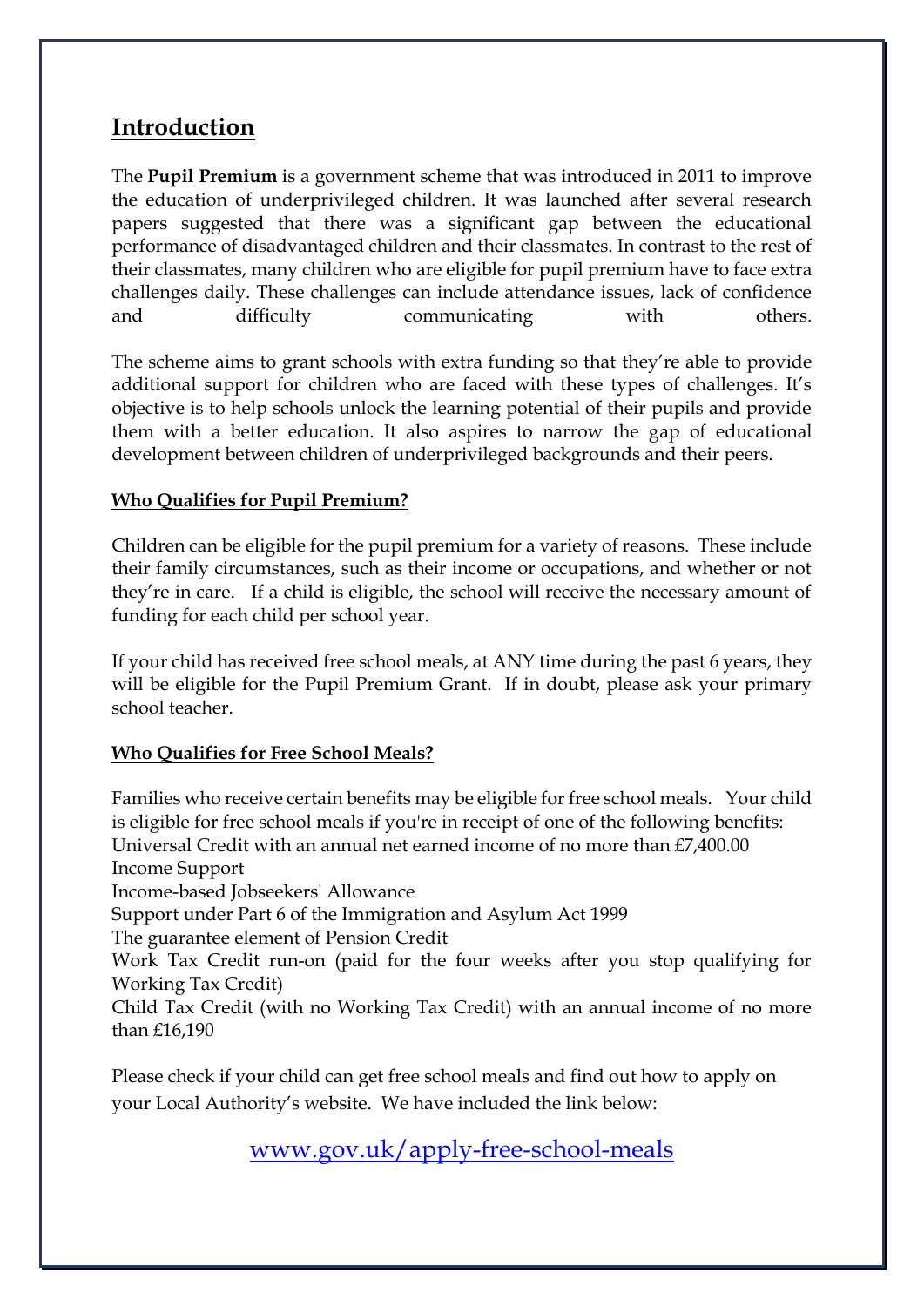## **What CCHS offer to support your Child's Application…**

*This information is relevant to children in receipt of the Pupil Premium grant.*

# WE OFFER UP TO **30 EXTRA PLACES\*** FOR CHILDREN IN RECEIPT OF PUPIL PREMIUM, WHO LIVE AT A PERMANENT HOME ADDRESS WITHIN THE 12.5 MILES RADIUS.

\*If their result in the CCHS Entrance Test falls in the top two bands of the test results.

Registration for the Entrance Test is completed online, should you not have access to a computer please contact the Admissions Office on 01245 352 592 and we can send a paper copy.

#### THE CCHS OPEN DAY IS ON THURSDAY 28TH APRIL Help will be available at this event with completing your Entrance Test registration form.

We offer familiarisation work to help your daughter prepare for the Entrance Test.

Should your child attend one of the following primary schools, we will offer outreach work, including visits to talk about life in a grammar school.

- o Barnes Farm Junior School
- o Boreham Primary School
- o Kings Road Primary School
- o Larkrise Primary School
- o Lawford Mead Primary School
- o Maltese Road Primary School
- o Meadgate Primary School
- o Moulsham Junior School
- o Parkwood Academy
- o Springfield Primary School
- o The Bishop's Primary School
- o Trinity Road Primary School
- o Westlands Community Primary School

Masterclass days and the CCHS Summer School will support your child's journey towards the Entrance Test.

ALL PARTS OF THE PROCESS ARE FREE AND GRAMMAR SCHOOLS ARE STATE SCHOOLS AND FULLY FUNDED BY THE GOVERNMENT.